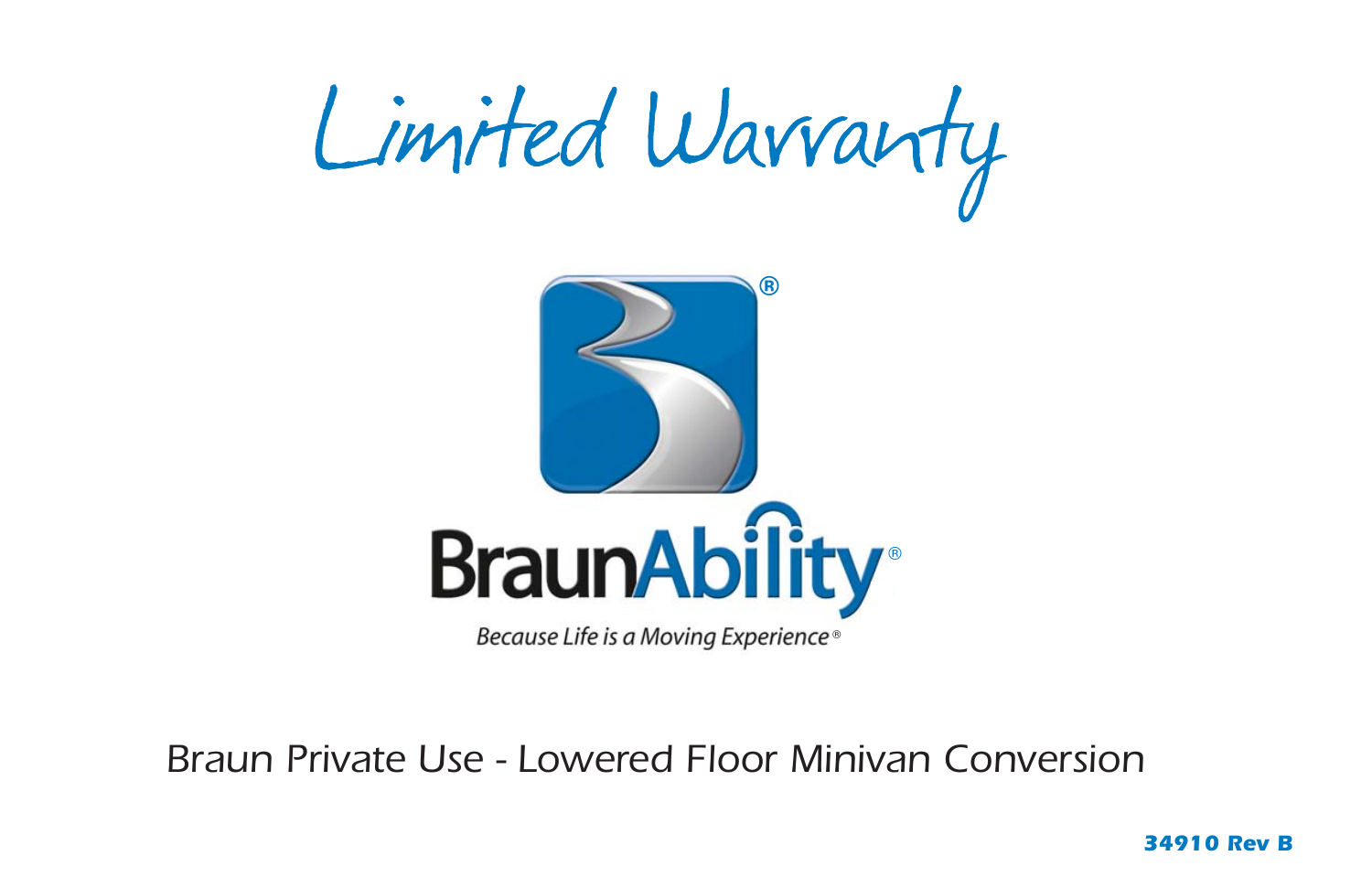# *IMPORTANT*

This booklet contains Braun Corporation limited warranties. It should be kept in your vehicle and presented to your Dealer if any warranty service is needed.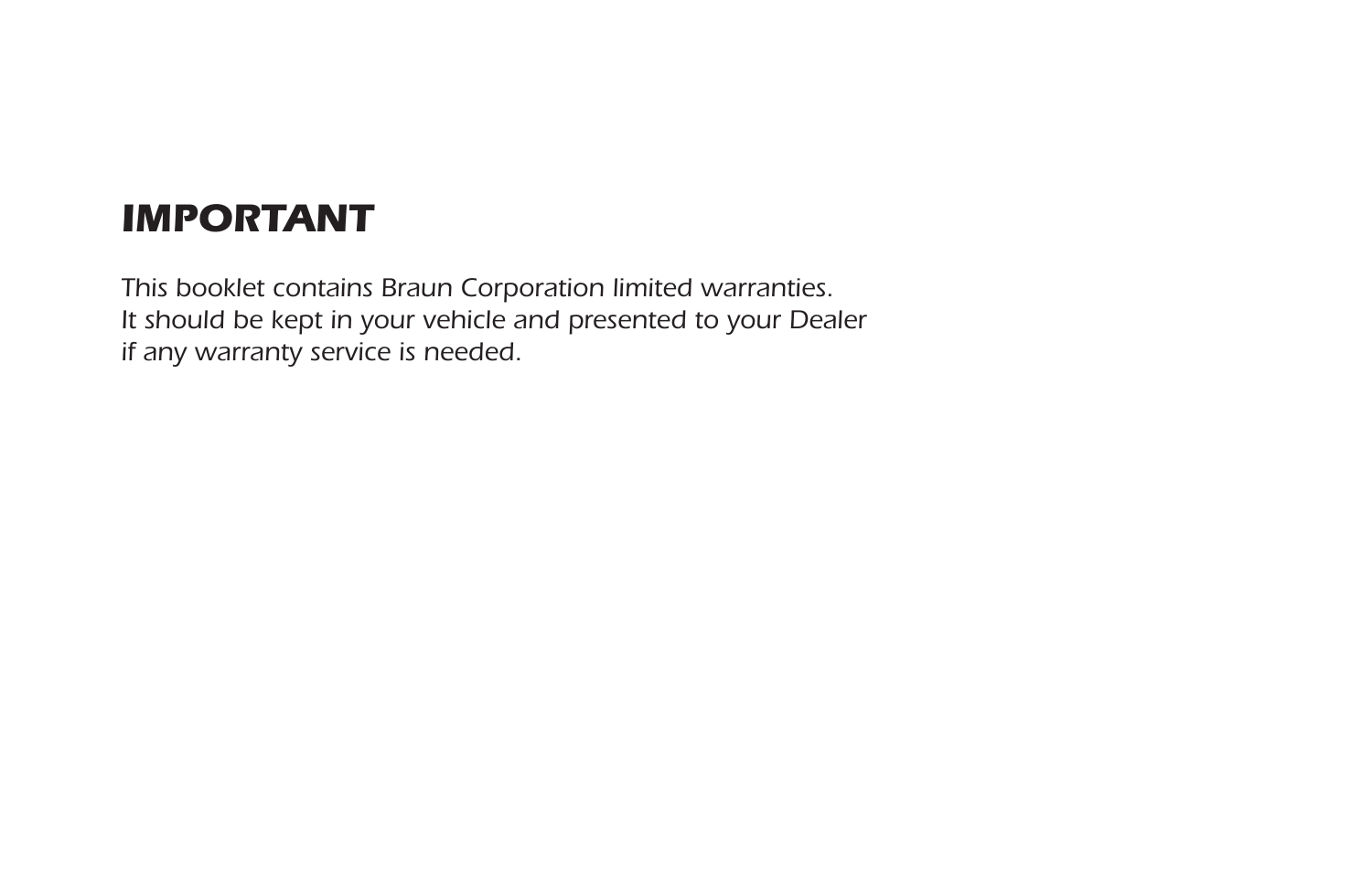# **WARRANTY AND REGISTRATION INSTRUCTIONS**

Examine your lowered floor minivan conversion for any damage. Should any damage have occurred during delivery, notify the carrier at once with any claims.

Review the service agreement, delivery checklist and warranty registration form with your sales representative. The form must be signed by the consumer and retailer. A hard copy is available upon request.

The warranty registration form must be processed electronically by the sales representative to activate the warranty. This Warranty Booklet contains detailed terms and provisions applicable to this vehicle.

Record the last eight digits of the vehicle identification number (VIN) in the space provided for future reference. This information must be provided when filing a warranty claim or ordering parts.



Vehicle Identification Number (VIN) \_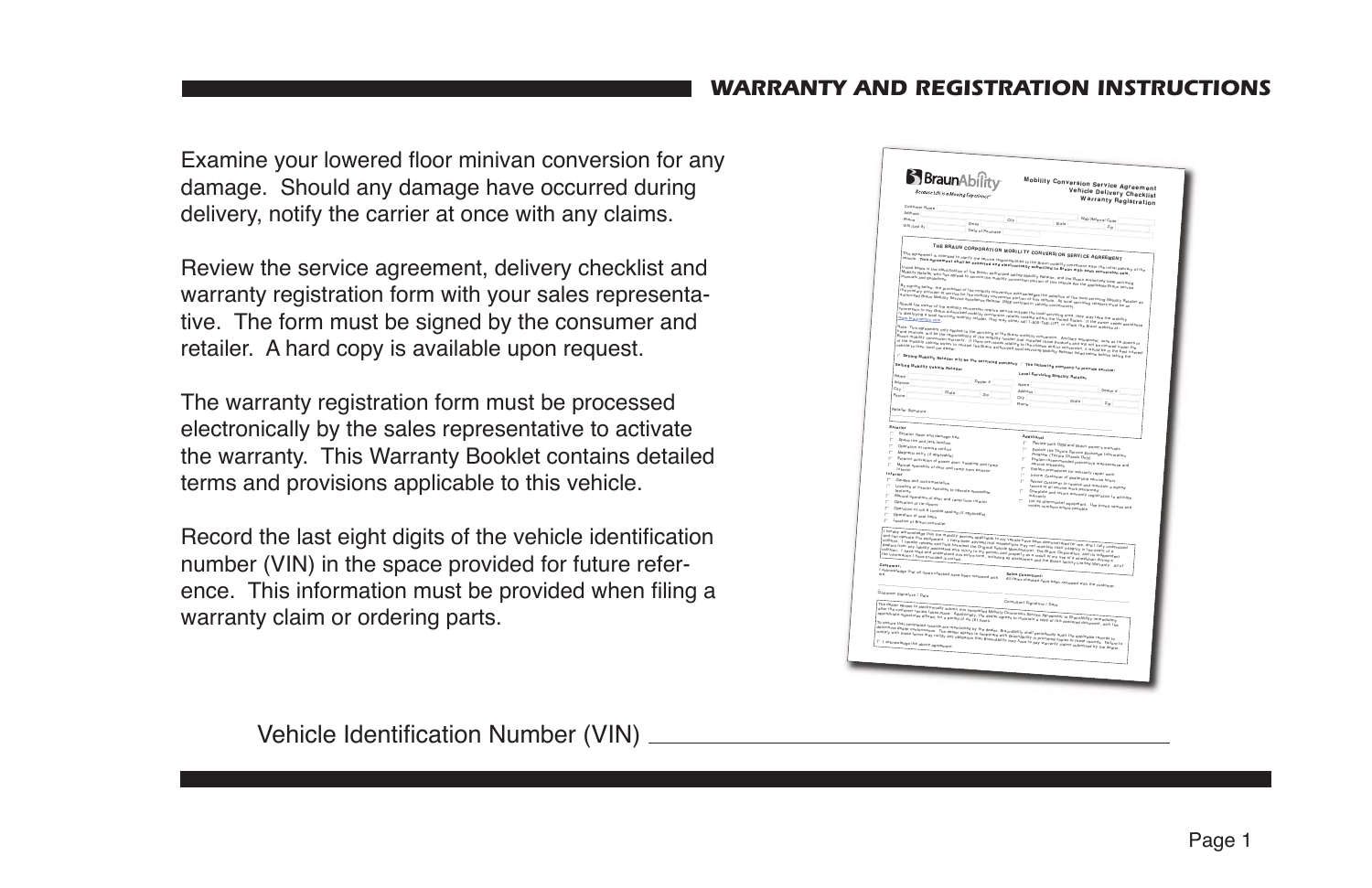#### **LIMITED WARRANTY**

# **WARRANTY COVERAGE AND WARRANTY COVERAGE TIME PERIODS**

The Braun Corporation ("Braun") warranty covers Braun's modifications and alterations for associated parts for three (3) vears or the first thirty six thousand (36,000) miles, whichever occurs first. In addition, the corrosion protection portion of this warranty applies to covered parts (see below) for 5 years and unlimited miles. The 3 year/36,000 mile limited warranty covers substantial defects in materials and workmanship attributable to Braun of the conversion van frame, floor structural components, ramp, door and associated structural components, electrical components, including but not limited to switches, wires, connectors and the controller and interior appearance items such as floor covering and the lower door extension assemblies. The corrosion warranty covers substantial defects in materials and workmanship attributable to Braun of the metal fabrication on or of the frame, floor and lower door extensions. These warranty periods begin on the date that the product is delivered to the first retail purchaser by an independent, authorized dealer of Braun, or, if the dealer places the product into any type of service prior to retail sale, on the date the dealer first places the product in such service

This limited warranty applies to the first consumer purchaser, and the next subsequent owner, only. This limited warranty may be transferred once during the warranty period. However, the subsequent owner must submit a warranty transfer form to Braun to make the warranty transfer effective. All rights and limitations within this warranty are applicable to the original and subsequent owner of the product. The subsequent owner's warranty coverage period is the remaining balance of the warranty coverage period that the prior owner was entitled to under this limited warranty. Warranty transfer forms can be obtained from any independent, authorized dealer, which must be submitted to Braun within thirty (30) days from the subsequent owner's purchase, and proof of the purchase date must be supplied with the form.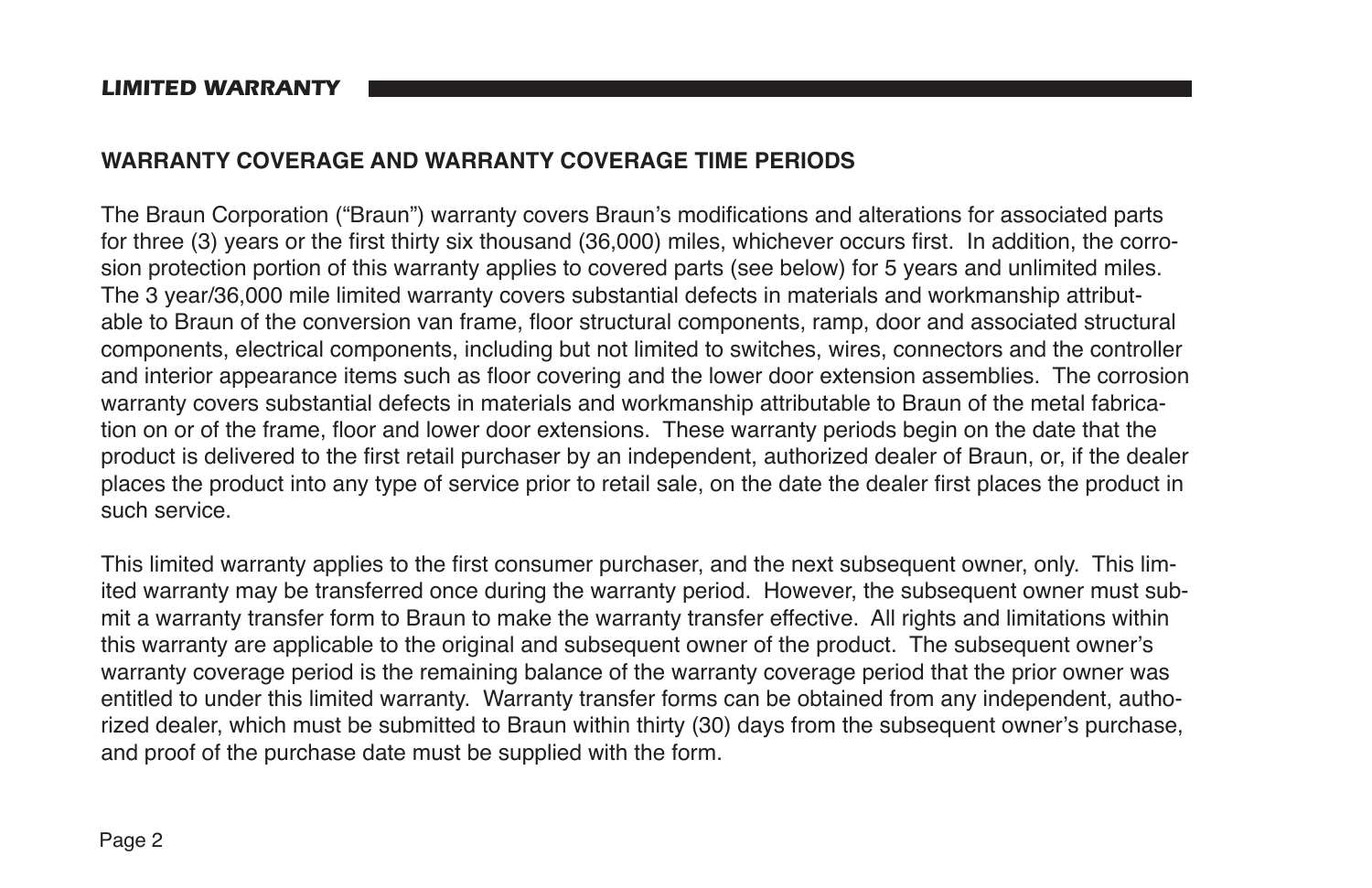# WHAT BRAUN WILL DO TO CORRECT PROBLEMS

In the event that a substantial defect in material or workmanship, attributable to Braun, is found to exist during the warranty coverage periods, it will be repaired or replaced, at Braun's option, without charge to the owner, in accordance with the terms, conditions and limitations of this limited warranty.

Braun's obligation to repair or replace defective materials or workmanship is the sole obligation of Braun under this limited warranty. Braun reserves the right to use new or remanufactured parts of similar quality to complete any work, and to make parts and design changes from time to time without notice to anyone. Braun reserves the right to make changes in the design or material of its products without incurring any obligation to incorporate such changes in any previously manufactured product. Braun makes no warranty as to the future performance of this product, and this limited warranty is not intended to extend to the future performance of the product. In addition, the owner's obligation to notify Braun, or one of its authorized, independent dealers, of a claimed defect does not modify any obligation placed on the owner to contact Braun directly when attempting to pursue remedies under state or federal law.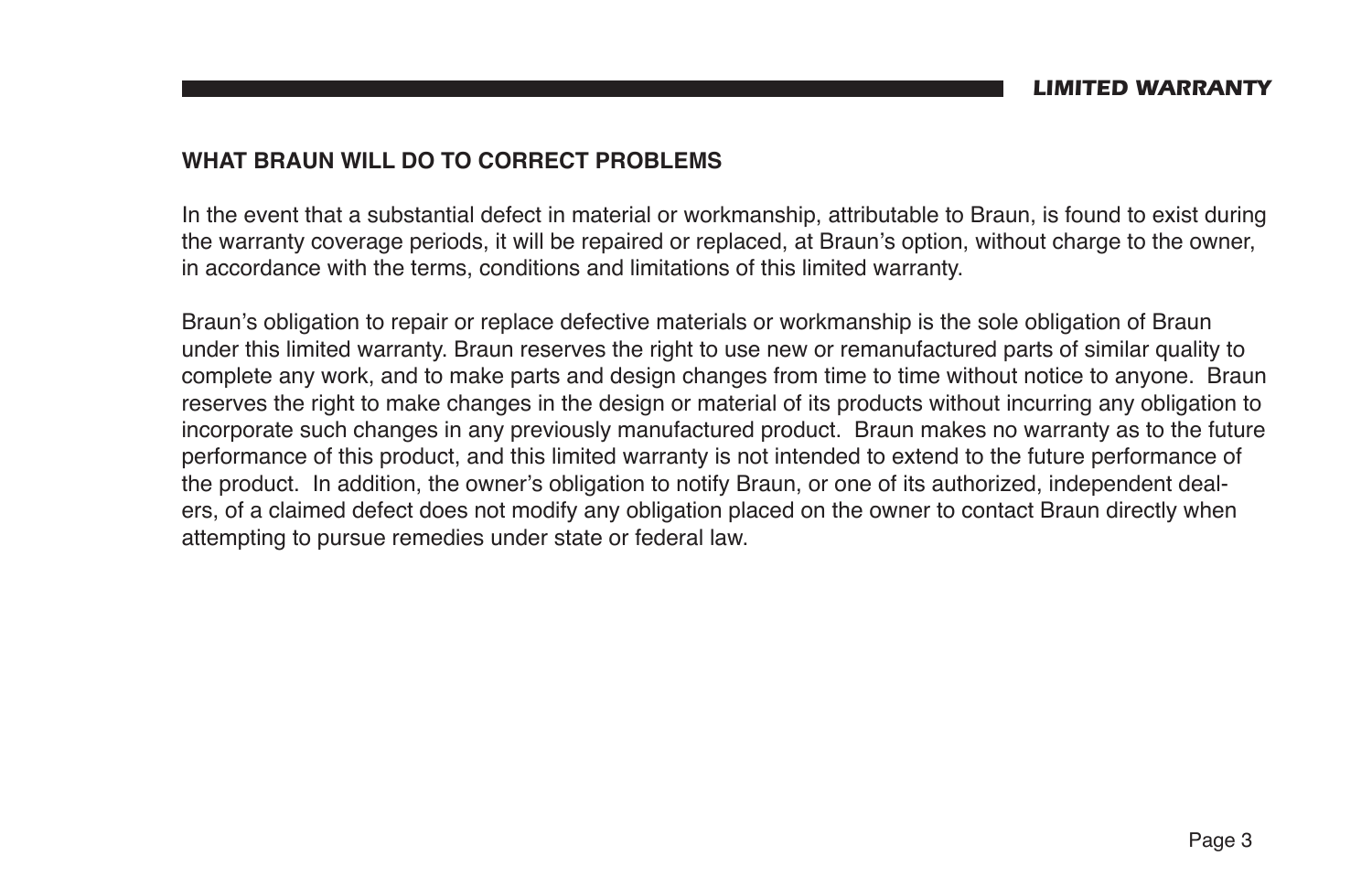*LIMITED WARRANTY*

# **LIMITATIONS, EXCLUSIONS AND DISCLAIMER OF IMPLIED WARRANTIES**

**ANY IMPLIED WARRANTY THAT IS FOUND TO ARISE BY WAY OF STATE OR FEDERAL LAW, INCLUD-ING ANY IMPLIED WARRANTY OF MERCHANTABILITY OR ANY IMPLIED WARRANTY OF FITNESS, IS LIMITED IN DURATION TO THE TERMS OF THIS LIMITED WARRANTY AND IS LIMITED IN SCOPE OF COVERAGE TO THE SCOPE OF COVERAGE OF THIS LIMITED WARRANTY.** Braun disclaims any express or implied warranty, including any implied warranty of fitness or merchantability, on items excluded from coverage as set forth in this limited warranty. Braun makes no warranty of any nature beyond that contained in this limited warranty. No one has authority to enlarge, amend or modify this limited warranty, and Braun does not authorize anyone to create any other obligation for it regarding this product. Braun is not responsible for any representation, promise or warranty made by any independent dealer or other person beyond what is expressly stated in this limited warranty. Any selling or servicing dealer is not Braun's agent, but an independent entity.

**BRAUN SHALL NOT BE LIABLE FOR ANY INCIDENTAL OR CONSEQUENTIAL DAMAGES THAT MAY RESULT FROM BREACH OF THIS LIMITED WARRANTY OR ANY IMPLIED WARRANTY. THIS EXCLU-SION OF CONSEQUENTIAL AND INCIDENTAL DAMAGES SHALL BE INDEPENDENT OF ANY FAILURE OF THE ESSENTIAL PURPOSE OF ANY WARRANTY, AND THIS EXCLUSION SHALL SURVIVE ANY DETERMINATION THAT THIS LIMITED WARRANTY OR ANY IMPLIED WARRANTY HAS FAILED OF ITS ESSENTIAL PURPOSE.** This warranty does not cover, and in no event shall Braun be liable for towing charges, travel, lodging, or any other expense incurred due to the loss of use of the product or other reason.

Some states do not allow limitations on how long an implied warranty lasts, or the exclusion or limitation of incidental or consequential damages, so the above limitations or exclusions may not apply to you.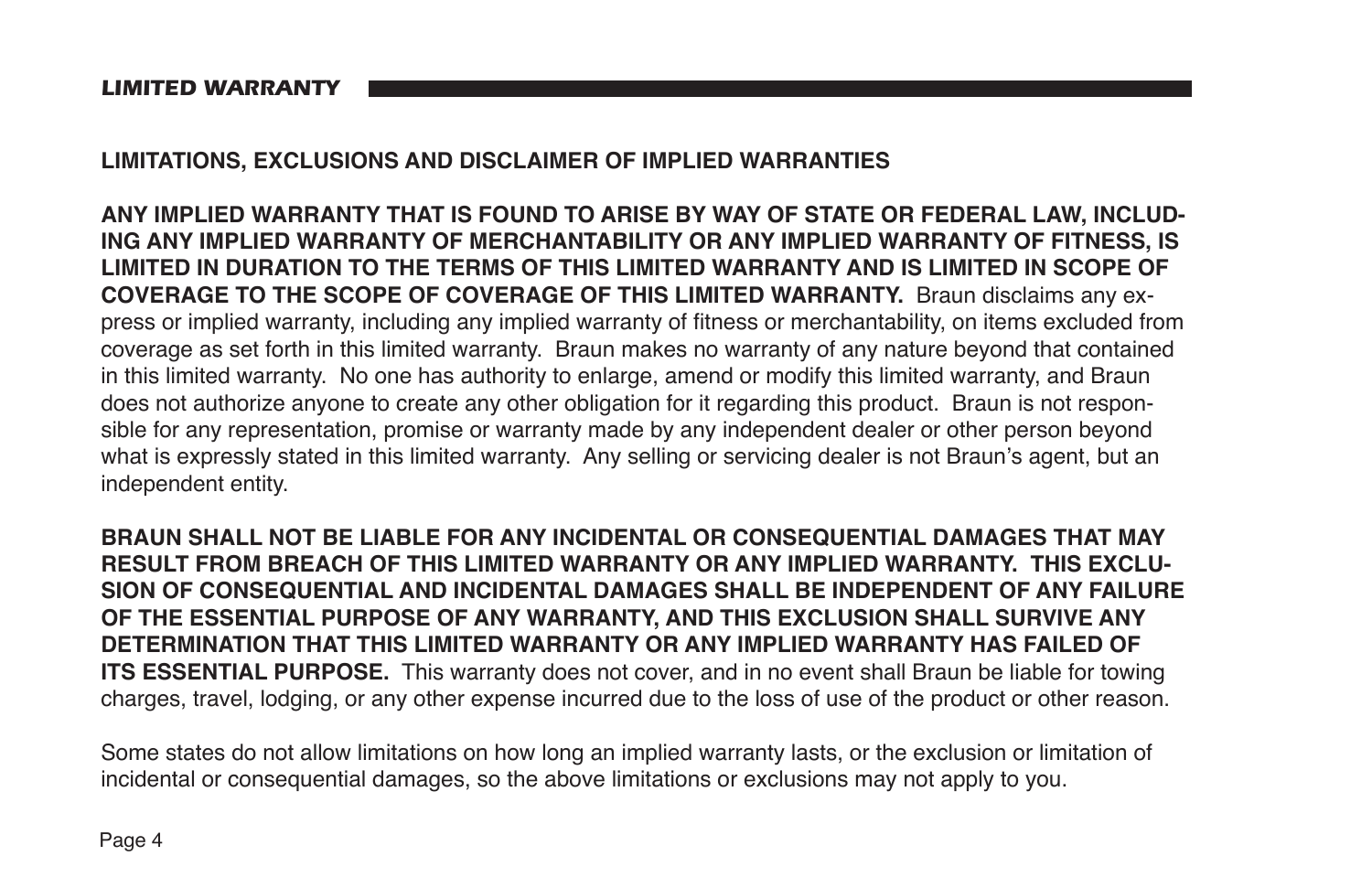# **HOW TO GET SERVICE**

To obtain warranty service the owner must do all of the following:

- 1. Notify an authorized service center, of the claimed defect attributable to Braun, within the warranty coverage period designated above:
- 2. Provide the notification mentioned in (1), above, within ten (10) days of when the owner discovered, or should have discovered, the claimed defect:
- 3. Promptly schedule an appointment with and take the product to an authorized service center for service: and
- 4. Pay any transportation costs and all expenses associated with obtaining warranty service.

Since Braun does not control the scheduling of service work at the independent dealerships you may encounter some delay in scheduling or completion of work. If you need assistance you may contact Braun, at 631 West 11th Street, Winamac, Indiana 46996; Customer Experience Group 1-800-488-0359.

If two (2) or more service attempts have been made to correct any covered defect that you believe impairs the value, use or safety of the product, or if it has taken longer than thirty (30) days for repairs to be completed, you must, to the extent permitted by law, notify Braun directly, in writing, at the above address, of the unsuccessful repair(s) of the alleged defect(s) so that Braun can become directly involved in providing service pursuant to the terms of this limited warranty.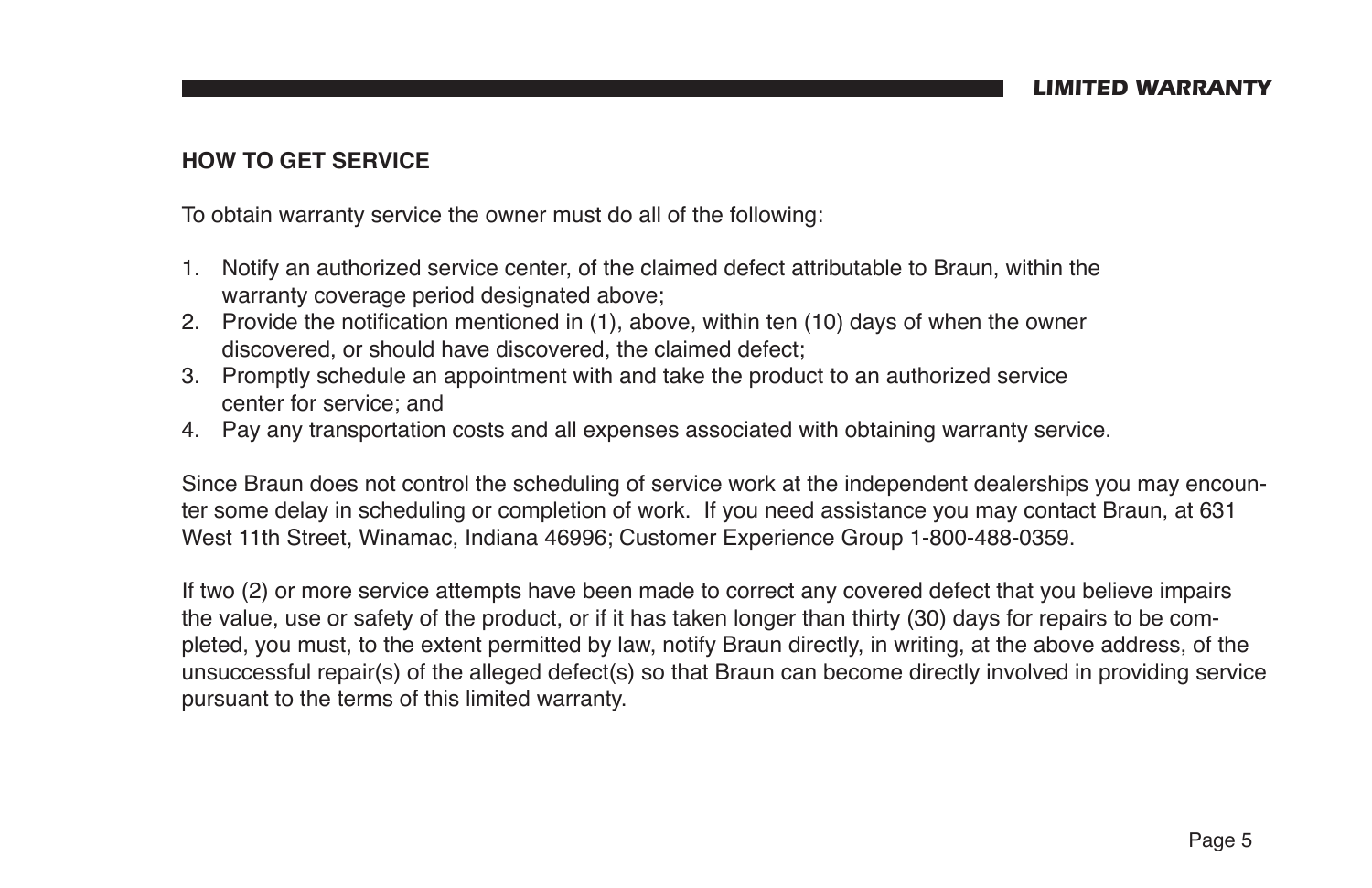#### **LIMITED WARRANTY**

### **WHAT IS NOT COVERED**

This Limited Warranty does not cover any of the following: defects in materials, components or parts of the product not attributable to Braun, any material, component or part of the product that is warranted by another entity (Note: the written warranty provided by the manufacturer of the material, component or part is the direct responsibility of that manufacturer); items that are added or changed after the product leaves Braun's possession; additional items installed at any dealership, or other place of business, or by any other party, other than Braun; any product used for rental or other commercial purposes (Note: It shall be concluded that the product has been used for commercial and/ or business purposes if the product owner or user files a tax form claiming any business or commercial tax benefit related to the product, or if the product is purchased in a business name); normal wear, tear, usage, maintenance, service, periodic adjustments, the effects of condensation or moisture from condensation; mold or any damage caused by mold; imperfections that do not affect the product for its intended purpose; items that are working as designed but that you are unhappy with; problems related to mis-operation, misuse, mishandling, neglect or abuse, including failure to maintain the product in accordance with the owner's manual, or other routine maintenance such as inspections, lubricating, adjustments, tightening of screws, sealing, wheel alignments or rotating tires; damage due to accident or collision, including any acts of weather or damage or corrosion due to the environment; theft, vandalism, fire, or other intervening acts not attributable to Braun; damage resulting from tire wear or tire failure; defacing, scratches, dents or chips on any interior or exterior surface of the product, including those caused by rocks or other road hazards, damage caused by off road use, overloading or alteration of the product, or any of its components or parts;

Defects and/or damage to interior and exterior surfaces and other appearance items may occur at the factory or when the product is in transit to a dealer. These items are usually detected and corrected at the factory or by the selling dealer prior to delivery to the retail customer. You must inspect the product for this type of damage when you take delivery. If you find any such defect or damage you must notify the selling dealer, or Braun, at the time of delivery to have these items covered by this limited warranty and to have work performed on the items at no cost to you as provided by this limited warranty.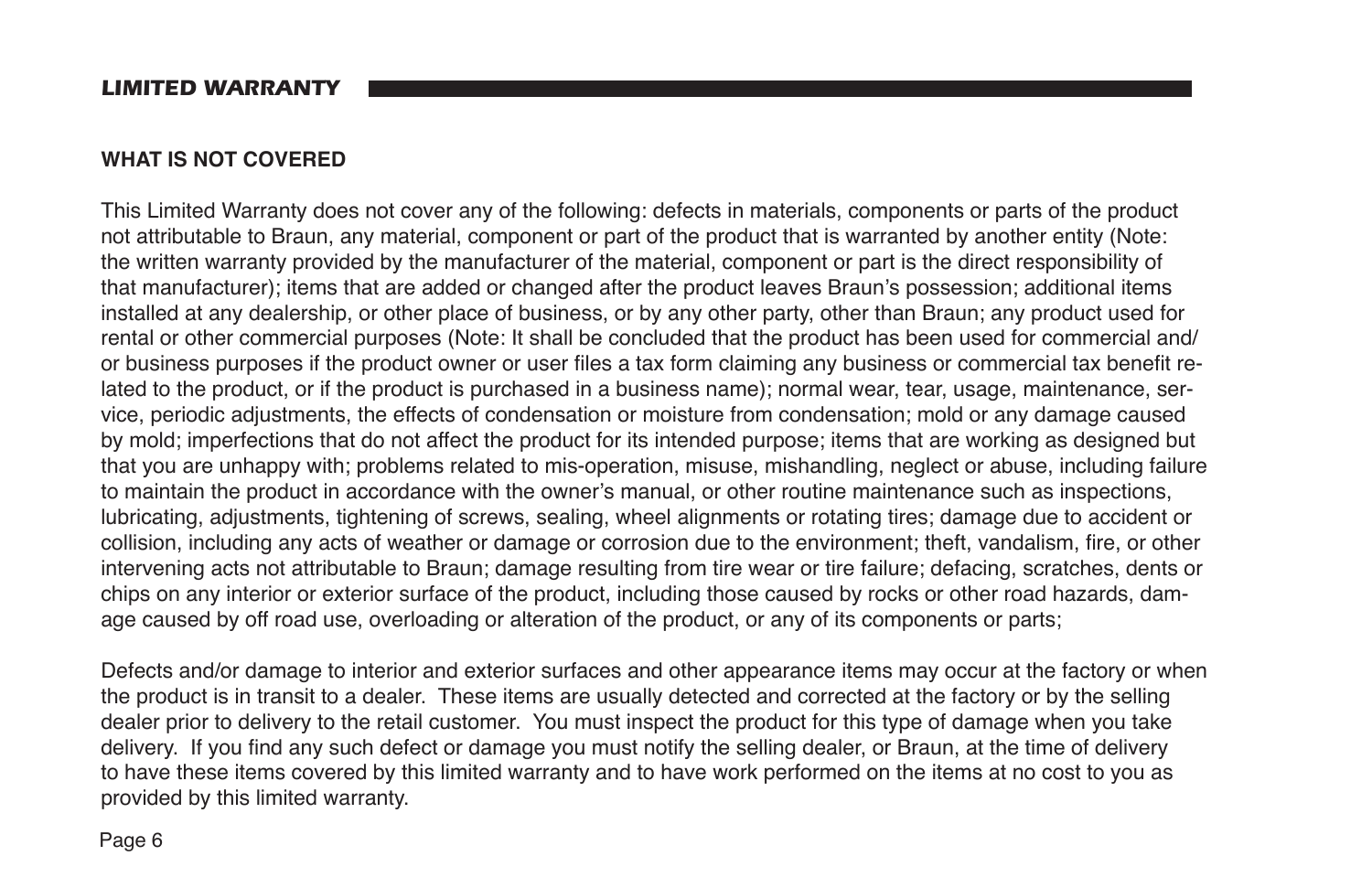# **EVENTS DISCHARGING BRAUN FROM OBLIGATION UNDER WARRANTY**

The following shall completely discharge Braun from any express or implied warranty obligation to repair or replace anything and void this warranty: any rental or other commercial use or purchase of the product (as defined in this warranty), misuse, neglect, collision, accidents, failure to provide routine maintenance (See Owner's Manual), unauthorized alteration, off road use, damage from weather or the environment, theft, vandalism, tampering, fire, explosions, overloading the product and odometer tampering.

# **LEGAL REMEDIES**

Any action to enforce any portion of this limited warranty, or any implied warranty, must be commenced within six (6) months after expiration of the warranty coverage period designated above or the action will be barred because of the passage of time. Any performance of repairs shall not suspend this limitation period from expiring. Any performance of repairs after the warranty coverage period has expired, or performance of repairs regarding any thing excluded from coverage under this limited warranty shall be considered "good will" repairs, and they will not alter the terms of this limited warranty, or extend any warranty coverage period or the filing limitation period in this paragraph. In addition, since it is reasonable to expect that the product will heed some service during the warranty period, this warranty does not extend to future performance. It only sets forth what Braun will do and does not quarantee anything about the product for any time period. Nothing in this warranty, or any action of Braun, or any agent of Braun, shall be interpreted as an extension of any warranty period or the filing limitation period in this paragraph. Some states do not allow a reduction in the statute of limitations, so this reduction may not apply to you.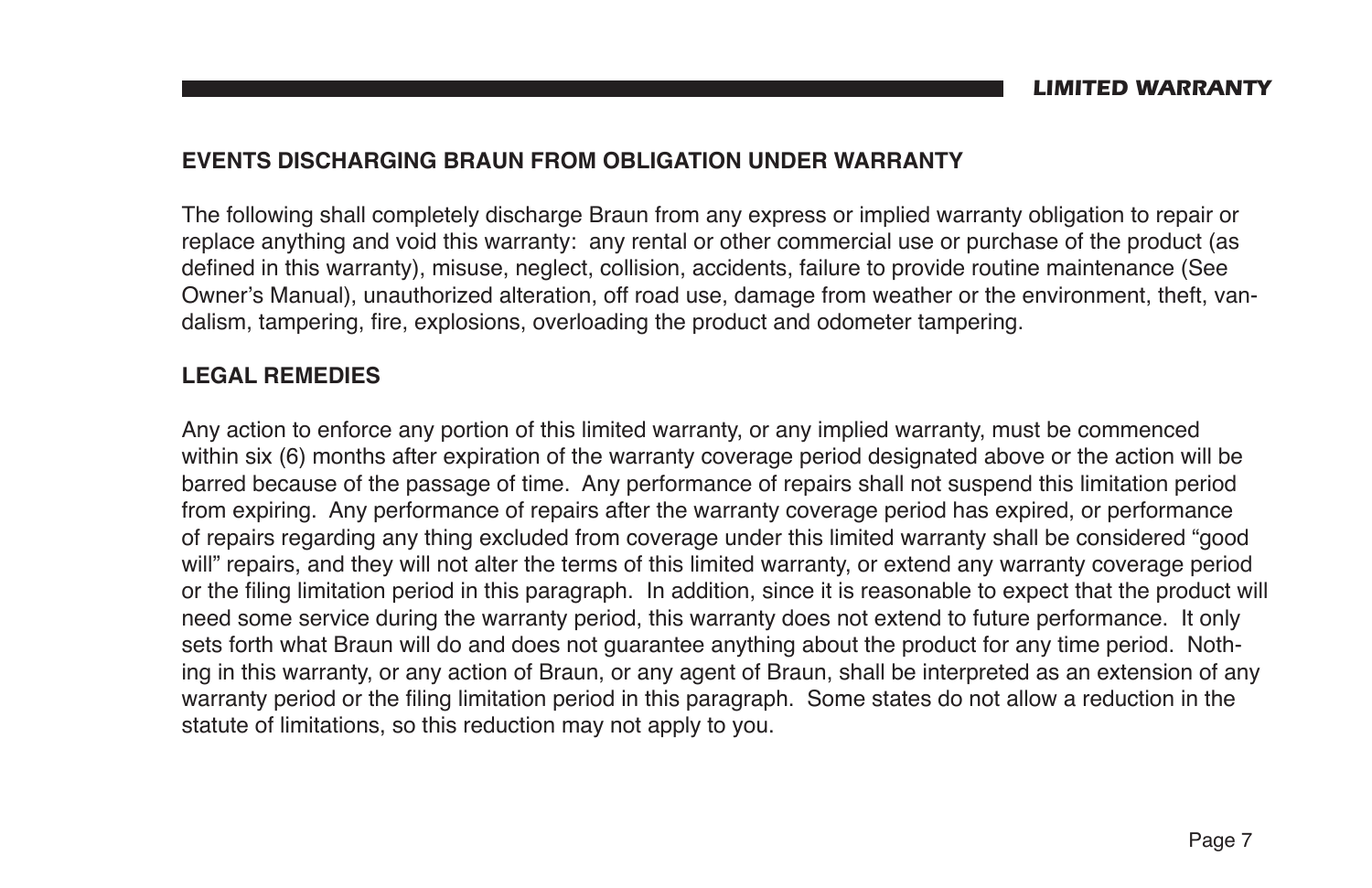# **WARRANTY REGISTRATION and MISCELLANEOUS**

Your warranty registration records should be completed and delivered to the appropriate companies, including the Braun Delivery Checklist & Warranty form. That form must be returned to Braun within twenty (20) days of purchase. The Braun warranty will not be registered unless this warranty registration is completed and received by Braun. Failure to file this warranty registration with Braun will not affect your rights under this limited warranty as long as you can present proof of purchase, but it can cause delays in obtaining the benefits of this limited warranty, and it changes the start date of the warranty to the date of final assembly of the product by Braun.

Braun agrees to repair or replace any of its factory installed parts found to have substantial defects within the appropriate warranty period designated above, provided that the repair is authorized by Braun and carried out by an authorized service center (a Braun labor schedule determines the cost allowance for repairs). Braun will not honor any warranty claim for repairs or replacement of parts unless the claim is submitted with the appropriate paperwork, and the work is completed by an independent, factory authorized service center. The appropriate paperwork can be obtained by written or phone contact with Braun at the contact information in this warranty.

Braun reserves the right to designate where any warranty work can be performed. Braun also reserves the right to examine any defective workmanship or part prior to giving any authorization for warranty work. Braun's return authorization procedure must be adhered to in order to process any warranty claims.

THIS WARRANTY GIVES YOU SPECIFIC LEGAL RIGHTS YOU MAY ALSO HAVE OTHER RIGHTS THAT VARY FROM STATE TO STATE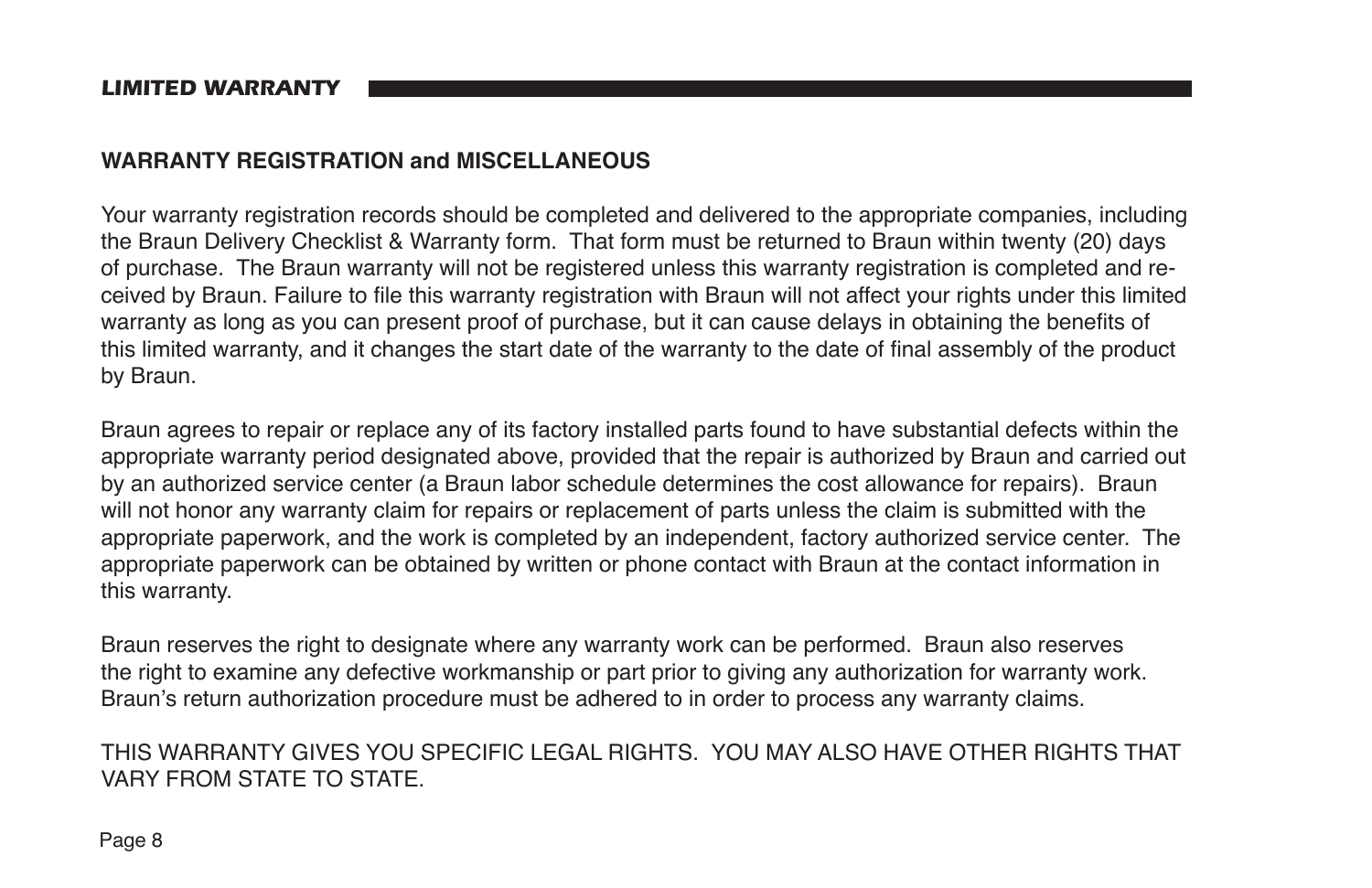# *"Providing Access to the World"*®